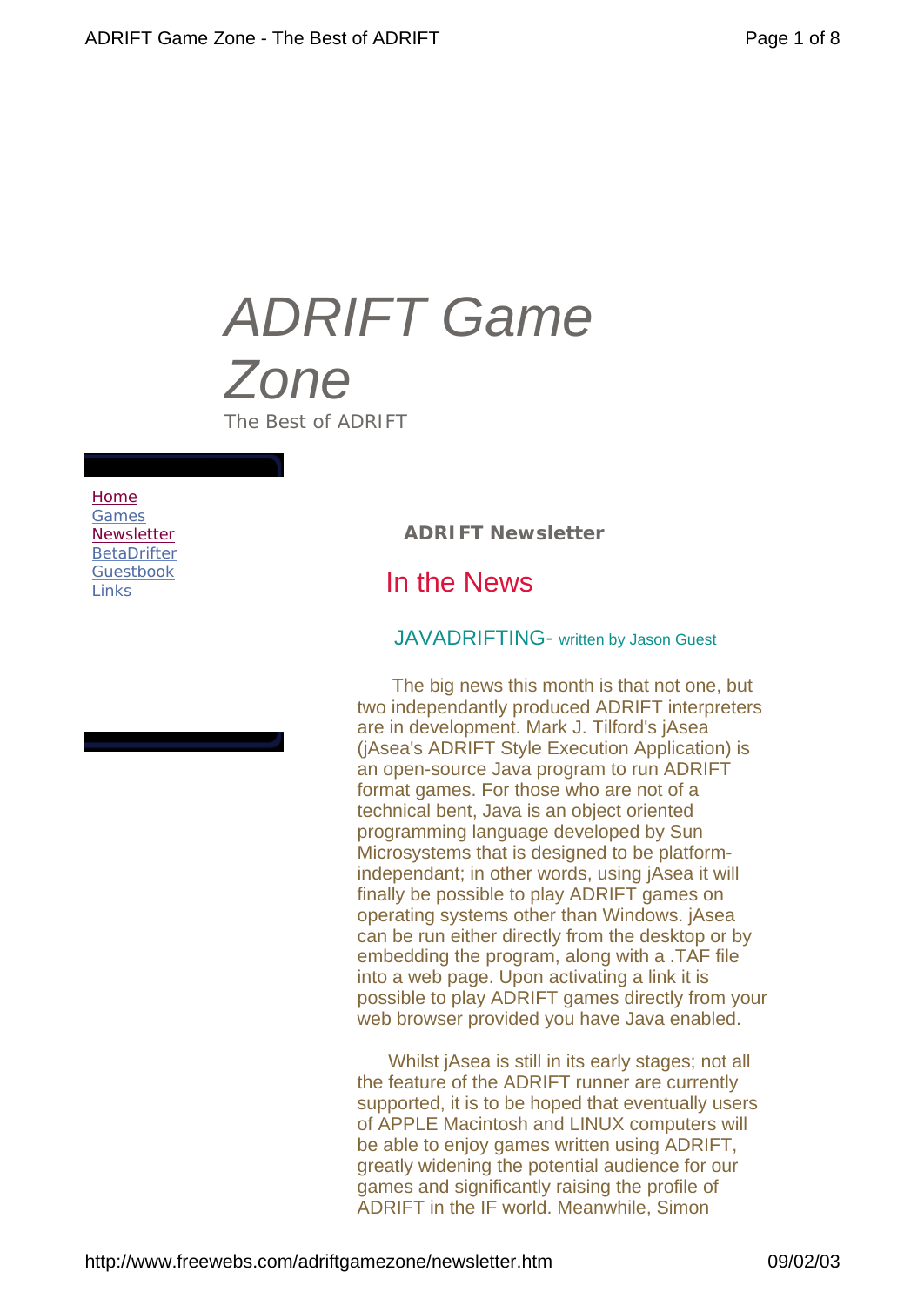Baldwin has been working on SCARE, a secondary clone of jAsea written in C, with the intention of "putting together a completely portable ADRIFT interpreter core for use in creating Adrift interpreters for Linux, Macintosh, DOS, Amiga, Palm(?), and other non-Windows platforms." Campbell Wild has yet to comment on these developments.

## *Announcements*

## **Competitions**

 The Adrift Spring Competition is open for any unreleased, but complete, Adrift games. Competition entries must be in by 20 April 2003, with judging taking place in the following week.

http://www.kfadrift.org.uk/comp\_spr\_03.html

 IF Library Interactive Fiction Competition http://iflibrary.org/default.aspx? pageid=IFLibComp

# HAPPY BIRTHDAY

Happy Birthday to all you drifters!

# **January**

Mut-18, Kokaku-18, Ketigid-22, Captian Obvious-20, Sockets, Marno-49, Lancer-16, DS490-15, Soothsayer-17, Elf Ranger-26

# February

Chesire Cat-15, Ambrosine-48, MileOut-24, Clauz-32, Markjd-2

# **CONTESTS**

http://www.freewebs.com/adriftgamezone/newsletter.htm 09/02/03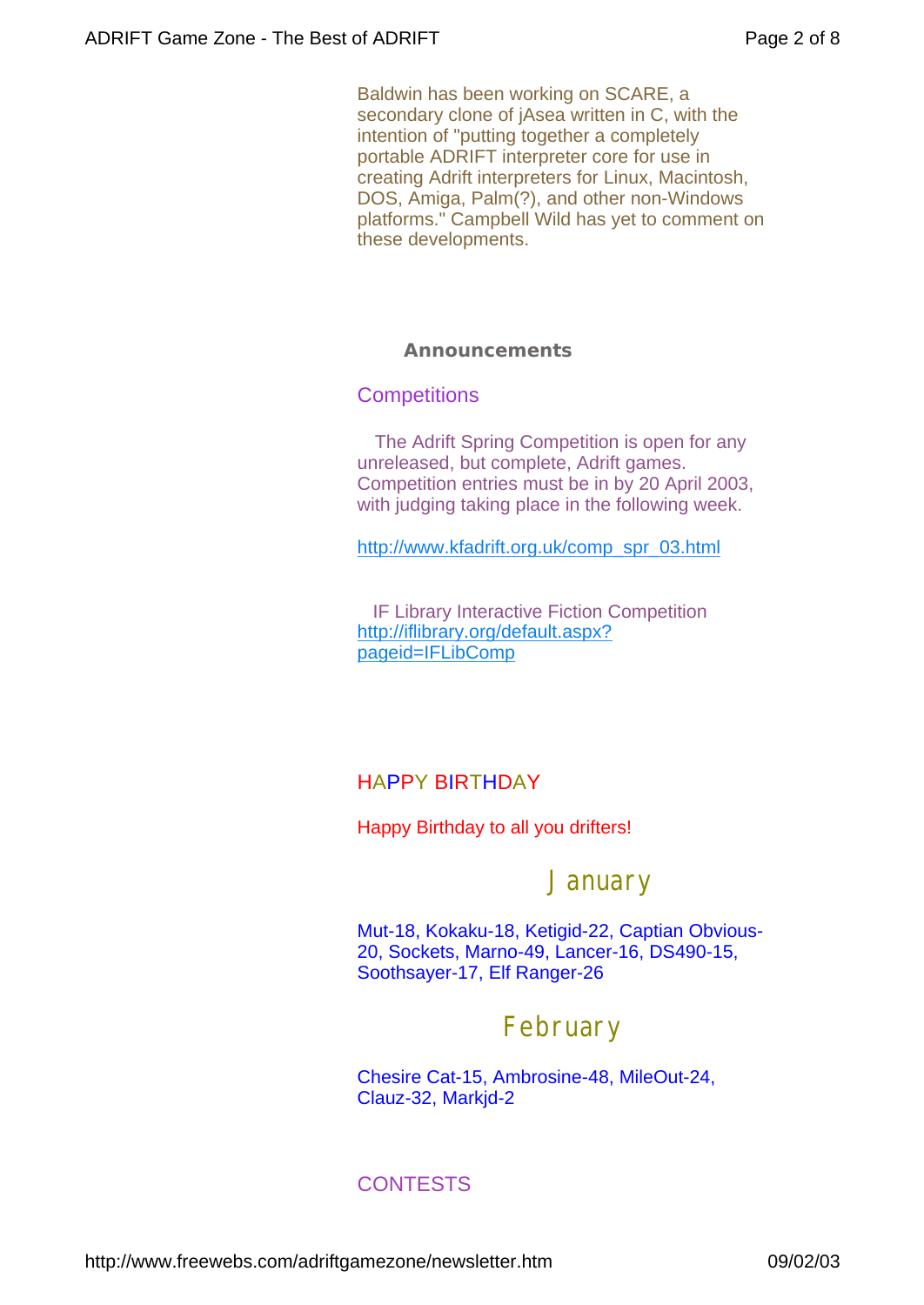Name the Newsletter! Go to the ADRIFT FORUM, and reply in the Name the Newsletter thread in General Discussion. The only prize is that the name you submit could be the winner!

## *Interview- Christopher Cole*

The topic of Adult Interactive Fiction doesn't sit well with some, and others are perfectly fine with it. I've asked Christopher Cole, a well known AIF author to join us in hopes to shed some light on adult IF.

- **Mystery** Can you, in short, explain to those that might not already know, what is AIF?
- **C.Cole** AIF is interactive fiction with an adult theme. This is usually sexual, though can be anything considered too extreme for mainstream IF such as graphic violence, strong language, drug use, etc. Think of it as IF that is rated R or higher.
- **Mystery** What made you decide to write AIF as opposed to IF in general?
- **C.Cole** Mainly it's because I enjoy writing erotica. This way, I can write erotica and actually make it into a game at the same time. I'll be the first to admit my games are quite simple in terms of puzzles, etc., and they should never be taken seriously, but hopefully the players will have fun and enjoy the story/setting/situation.
- **Mystery** What are some misconceptions that most people have about AIF?
- 

**C.Cole** Hmmm, I'm not sure actually. I think perhaps a lot of people assume there isn't much of a game involved or that the authors are a bunch of high school nerds that can't get a real date. In fact there are numerous AIF games out there that offer excellent puzzles and story. And some of us actually do have wives and girlfriends. I just happen to like sex, so that's what I write about. If a game is bad, that's one thing, but people shouldn't automatically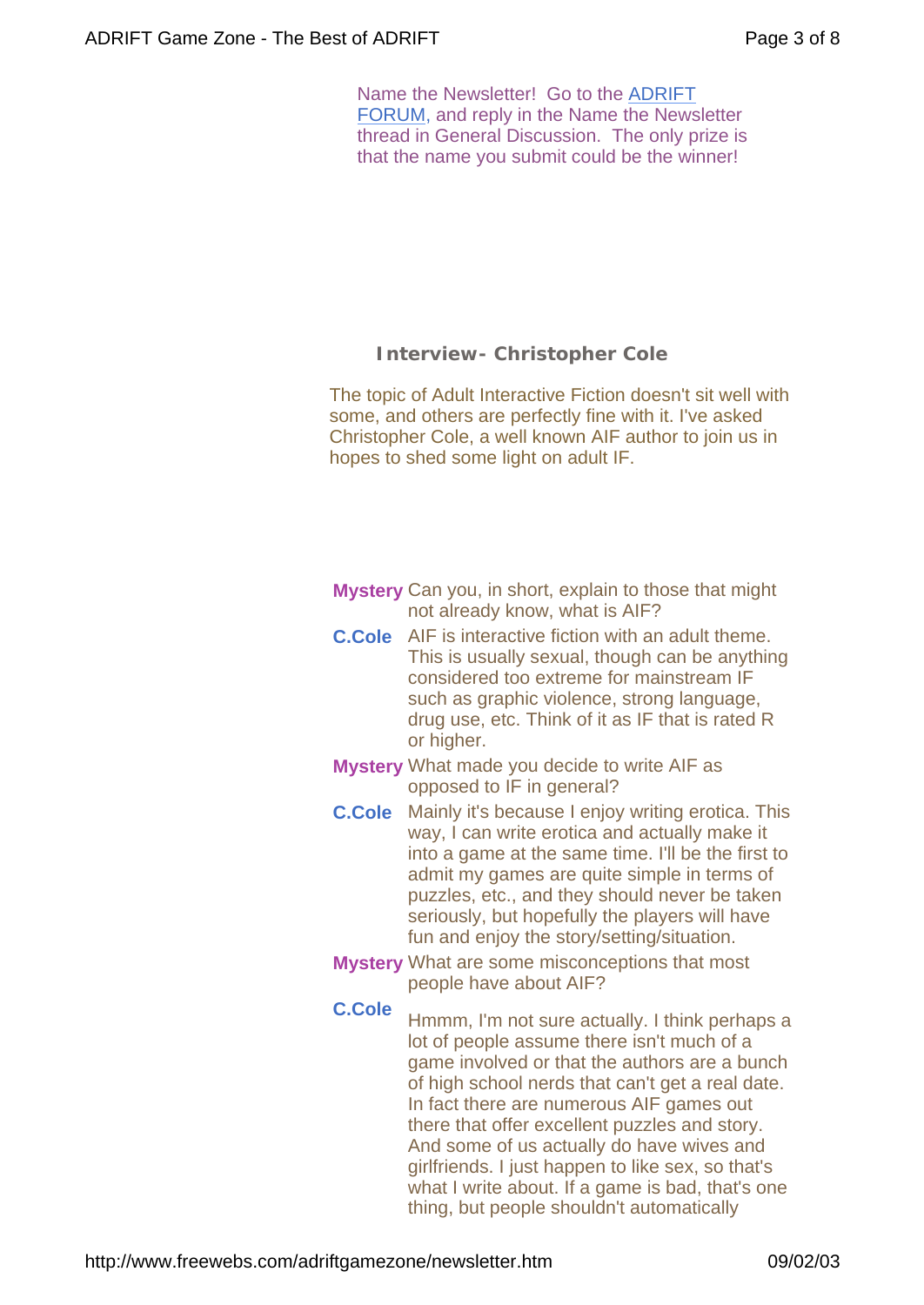assume that AIF games are bad. There are an equal number of good and bad IF and AIF games. If the adult themes don't appeal to you, don't play the game; the same way you wouldn't play a sci-fi game or go to see a sci-fi movie if you don't like the genre.

- **Mystery** What advice would you give to someone who is interested in writing AIF?
- **C.Cole** First of all, and this may sound a little silly... you should have real life experience. If you write a game with explicit sex in it, players will know nine times out of ten if you've had sex in RL or not. It's important as in any writing to have a little experience in the field you're writing about. Think of it as research. You should also be familiar with general IF; how it's written, how a game works, etc. Think of a story you want to write, then think of how it will work in a game, then meld the two together and write, write, write. Check out other AIF games and see how they work. Read reviews on them and ask about them to see what players like in AIF. As in all IF, alpha test, beta test and proof-read. And this last point is a personal opinion, but I know a lot of AIF players agree: if the game is about sex, make the sex as interactive and descriptive as possible. If you've gone this far, there's no point in skimping on the detail.
- **Mystery** What is the hardest part about writing AIF?
- **C.Cole** Actually coding the tasks and wiping out all the bugs. I'm sure it's the same with IF too. I find writing the story very easy, but getting it to work as a game and/or how I originally pictured it fairly tough. Most of my games have one or two scenes that play a lot differently than what I had in mind. "Encounter 2 : The Study Group" is almost 100% different from the original concept; it was a question of making it work within the confines of a game in general, and ADRIFT specifically.
- **Mystery** You have had several games nominated for the XYZZY Awards this year, which one is your favorite?
- **C.Cole** We'll see if any of them actually make it into the 'finals'. It's a tough choice for me, but I'd say "Doctor Who and the Vortex of Lust". I'm a big Doctor Who fan, and it was really fun to write. It was also beta-tested the most of all my games and therefore should be the most bug-free. I do think though that this game will really only be a hit with other Doctor Who fans. From a sexual standpoint, "The Gamma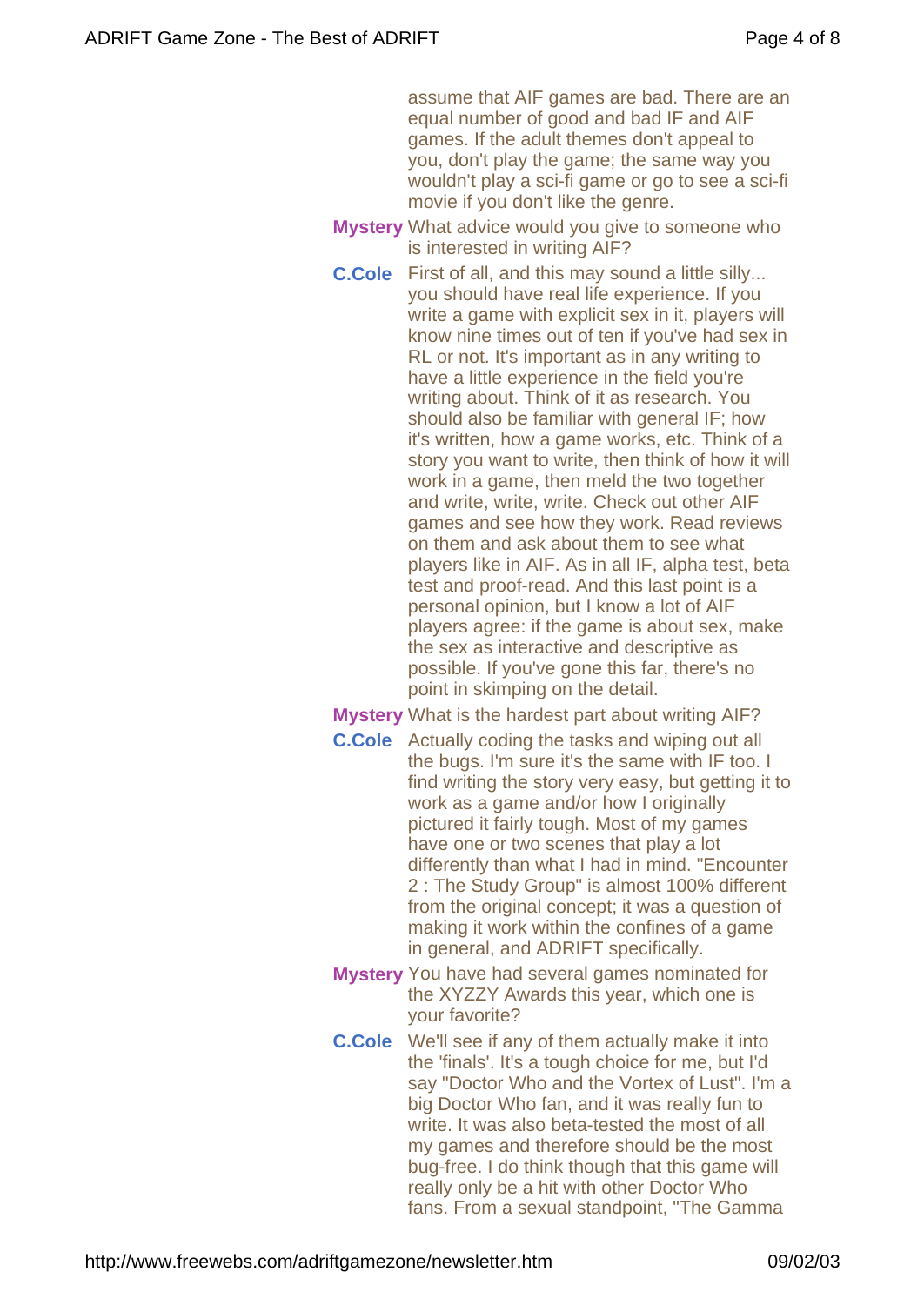Gals" is my favorite. If any of you haven't played "The Gamma Gals", please realize it's completely mindless and unrealistic (most of my games are 'unrealistic' to various degrees, but "The Gamma Gals" really plays like a porn movie - for example, "Encounter 1 : Tim's Mom", "Encounter 2 : The Study Group", and even "Camp Windy Lake" \*could\* happen in real life... there's no way the action in "The Gamma Gals" would ever happen).

- **Mystery** For all of your fans out there, what are you currently working on?
- **C.Cole** Right now "Camp Windy Lake : Part 2" is in the beta-test stage. After that I will be working on a game based on the TV show "Enterprise". I also have a "WWE" game, another "Tomb Raider" game, and a fourth "Encounter" in the planning stages.
- **Mystery** You have gained some 'exposure' for ADRIFT, and some are interested to know, what made you decide to choose ADRIFT as your AIF medium?
- **C.Cole** As I stated above, I like to write erotica, and after finding a few AIF games out there I started to take a look into TADS. Having no programming experience beyond BASIC in the mid-eighties, I quickly found TADS to be beyond me (though I have written a short game in TADS since then - easily my weakest game IMO). I'm not sure how I discovered ADRIFT to be honest, but I realized this was something I could work with. The program is extremely user friendly, and a writer can usually find one way or another to do what he wants to do. I'm still learning stuff I can do, and am quite happy with version 3.9. ADRIFT 4.0 looks good too, particularly in the variable/alr area, but 3.9 is still my program of choice.
- **Mystery** Thank you for joining us, and good luck with your next project. Is there anything that we haven't covered that you would like to discuss?
- **C.Cole** Thank \*you\*. I'm really quite honored, and had no idea I was known in the general ADRIFT community. I'll be in the forums there from now on. I'm glad some of you enjoy my games. If you do enjoy my games, and are interested in learning more, you can always check out my webpage at : http://www.geocities.com/cjcole144/cjcole.htm. And let me know what you think. I appreciate all feedback. Thanks again!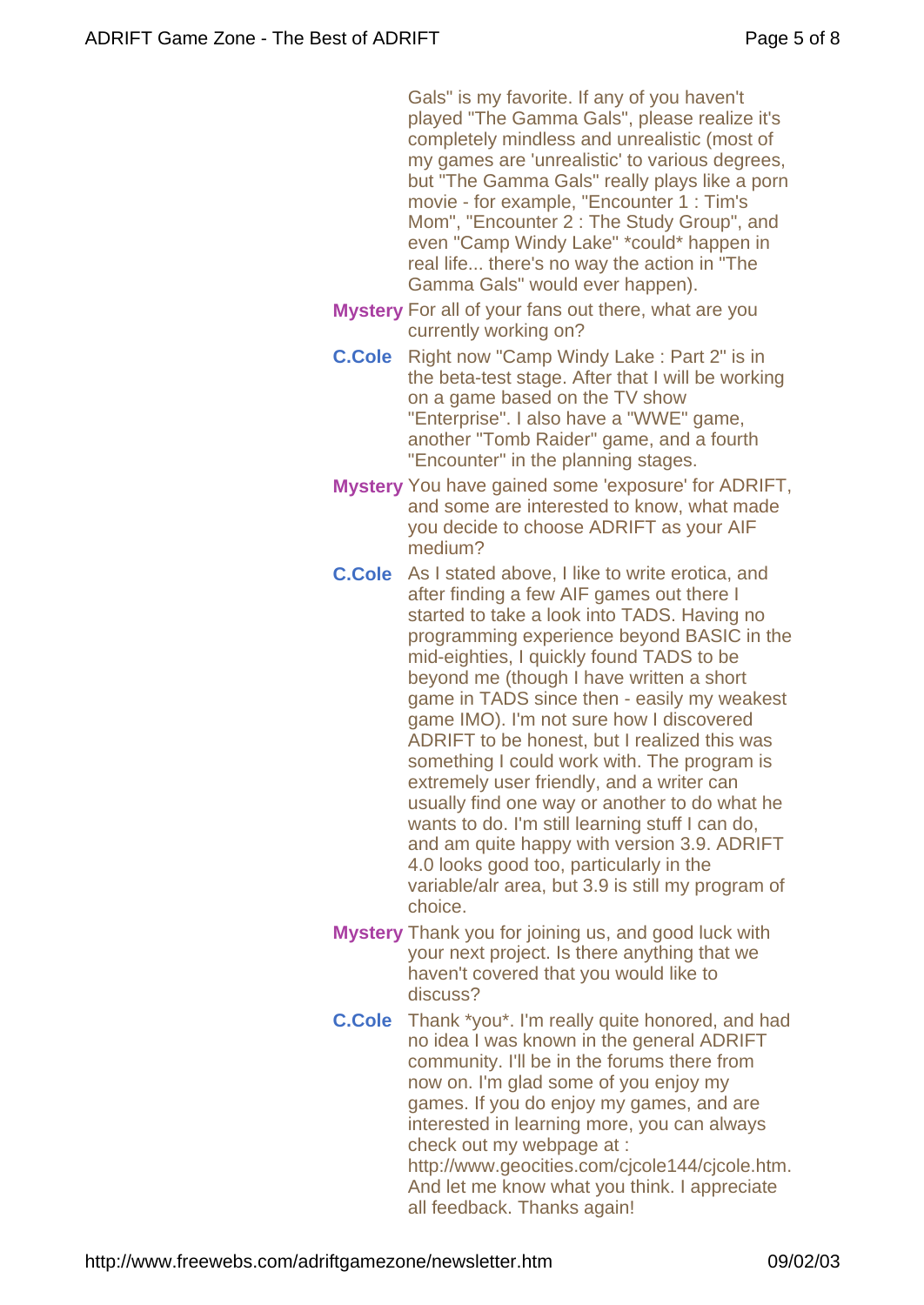#### *Reviews*

#### **The Timmy Reid Adventure** *by Jonathan Reid*

#### *Review by- David Whyld*

The *Timmy Reid Adventure* undoubtedly ranks as the best of the early games on the **ADRIFT** downloads page and even though over two years have gone by since it came out it can still hold its own against the best games of today.

The opening smacks of an episode of *The Twilight Zone* two boys are sucked through a time warp in a closet and find themselves trapped in the past. Scattered around the past, we are informed, are 21 items that you – as the eponymous Timmy Reid – must collect in order to be returned to your own time. So the adventure begins…

What makes *The Timmy Reid Adventure* stand out from so many other games is the amount of detail packed into it. Notes from the writer (accessed by typing "show notes"at any time during the game) indicate that the places referred to in the game are real places and the writer has certainly done a commendable job of bringing them to life. It almost feels like you're really there at times.

A large amount of hidden extras add to the appeal of the game: the best being the save game feature being disabled if you're mean to your brother. Also amusing is trying to urinate in an outdoors location which leads to you being arrested for juvenile indecent exposure. Hidden extras don't add anything to a game if you fail to find them but it's something worth typing a few strange commands just to see what happens. Finding a hidden extra is often as rewarding in itself as finding something you need to finish the game.

It's easy enough to make progress in *The Timmy Reid Adventure* but by no means is this an easy game. In part this is due to the considerable amount of tasks that need to be completed to actually get anywhere in the game. Yes, this is a large game. The largest (KB-wise and locationwise) of any of the early **ADRIFT** games. But persevere and it doesn't take long before your score is shooting up, although don't be surprised if you seem to finish the game with your score being a lot less than the maximum 100%; score points are given for a wide variety of strange tasks: singing in the band shell, picking grapes and several dozen others.

One strange thing – the only real bad thing about the game – involves moving from one location to another. Usually this is simplicity itself yet for some reason in *The Timmy Reid Adventure* commands like "north", "south", "east"etc don't work. Instead you need to prefix them with "go" or you get hit with a strange message telling you "I think you need to do something else first!" I'm not sure if this is a bug in the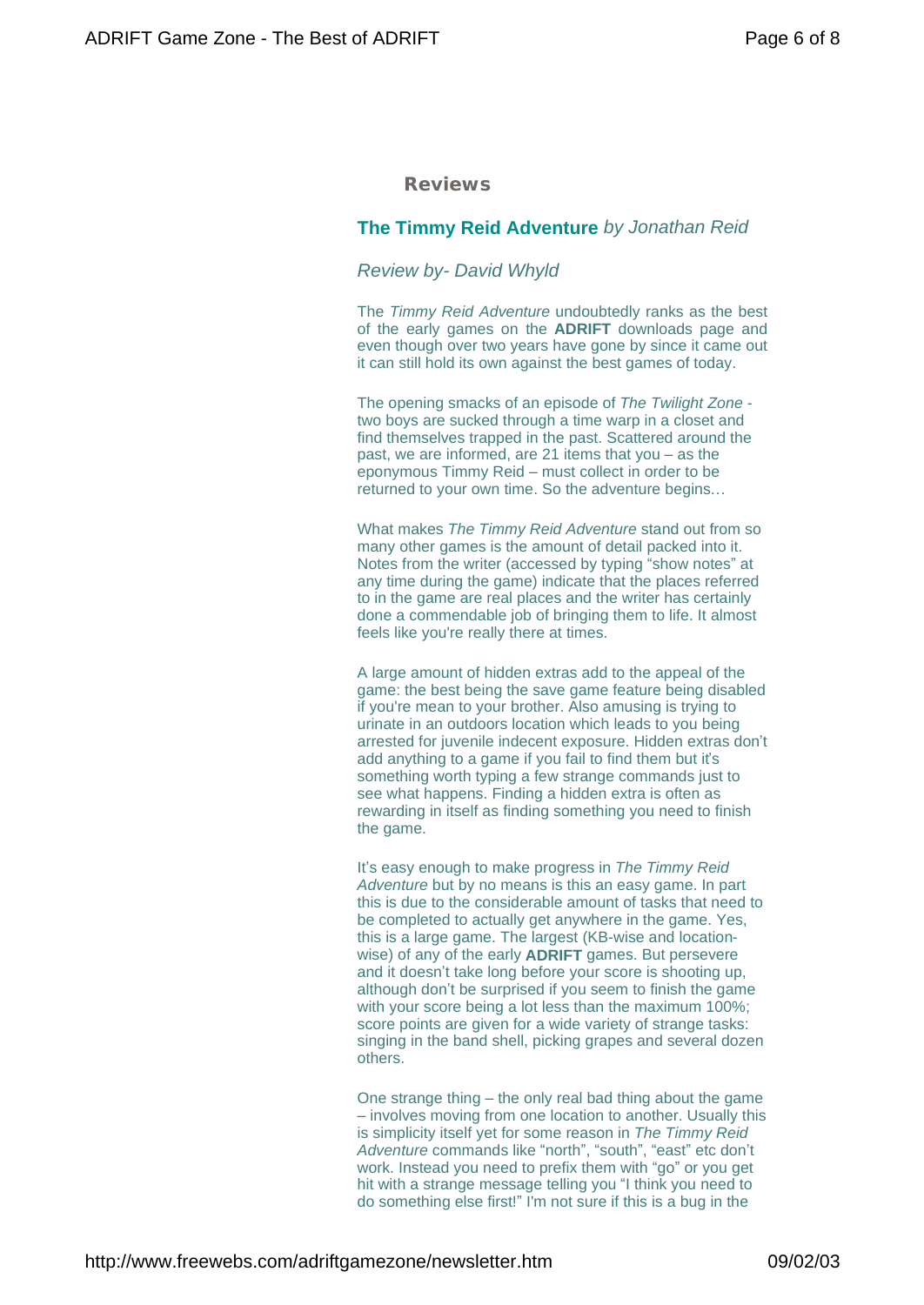system, a side effect of updating the game from Version 3.8 to Version 4 or just a strange way the writer had of making games but it adds an unnecessary amount of frustration to matters.

*The Timmy Reid Adventure* has a kind of charm that is sadly lacking in so many adventures. It never takes itself too seriously and the welcome addition of the hidden extras make it the sort of game that even after finishing you'll probably want to play a few more times just to see if you can find something you missed. As the writer is never likely to write any more games (as I said before, over two years have gone by since *The Timmy Reid Adventure* came out), you might as well make the most of this one.

#### **Logic: 9 out of 10**

Nicely logical throughout although the problems with directional commands didn't make much sense.

**Problems: 7 out of 10** (10 = no problems)

The game crashed with an error message when I tried to open a drawer but aside from that I didn't come across any bugs.

#### **Story: 8 out of 10**

Quite an interesting one and more than capable of holding your attention throughout the game.

#### **Characters: 7 out of 10**

A whole horde of them. Some can be questioned about a variety of subjects, others don't seem to even have a basic response written for them.

#### **Writing: 8 out of 10**

Always above average.

#### **Game: 8 out of 10**

Definitely the best of the earlier ADRIFT games.

#### **Overall: 47 out of 60**

#### *Contribute to the Newsletter*

If you have anything you would like to contribute to the newsletter, please contact me at mysterydrifter@netzero.com Be sure to include NEWSLETTER in the subject line.